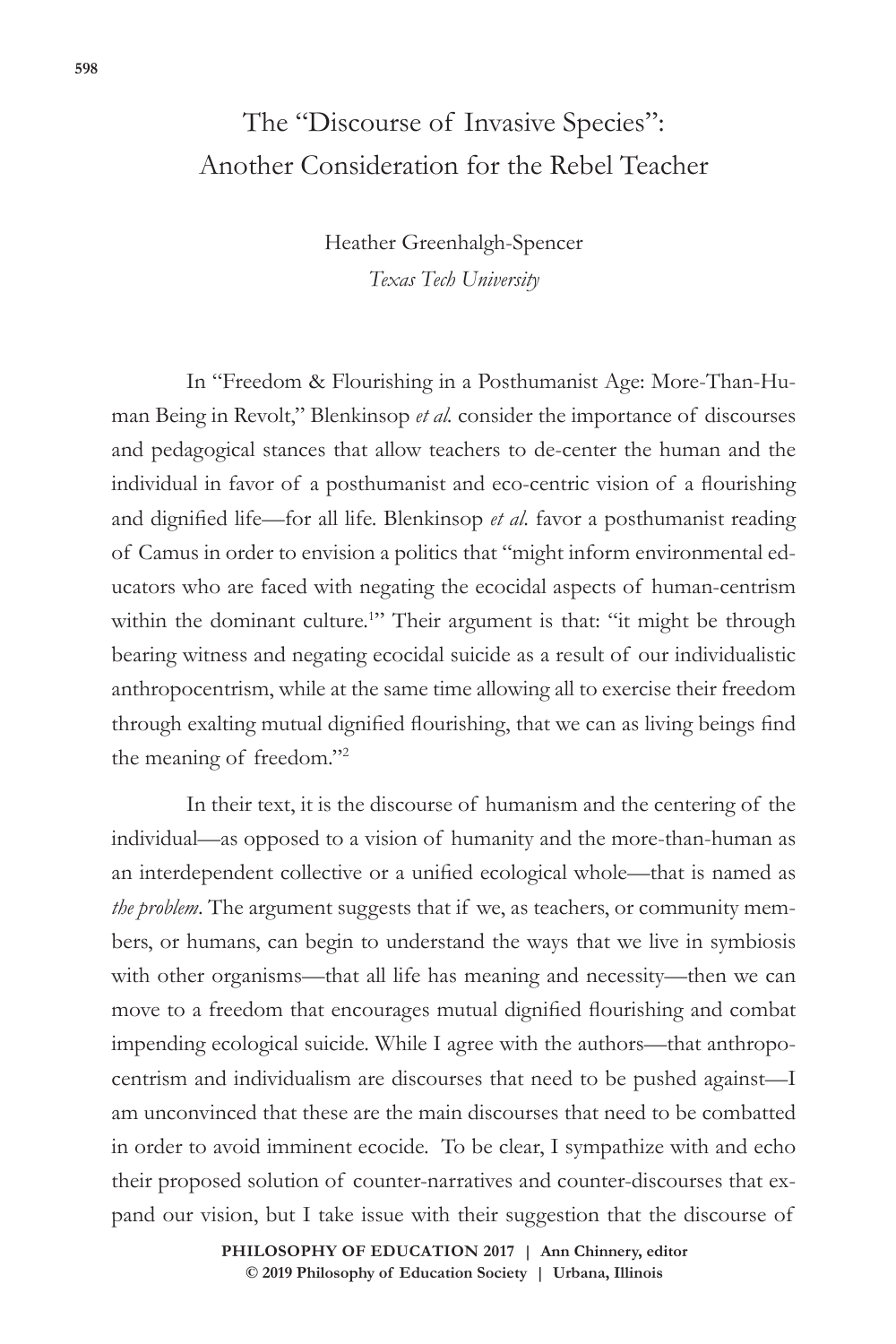anthropocentrism is the primary discourse that needs to be challenged. In this response, I offer a friendly addendum to their work: that while the discourses of anthropocentrism and individualism need to be dismantled, it is equally important—or maybe even more important, given the current political climate—to wrestle with the discourse of invasive species.

### INVASIVE SPECIES

Before discussing the ways that the discourse of invasive species is used *as a discourse*, it is first necessary to define "invasive species." In order to be considered an invasive species, a plant or animal must be something that expands and takes over the space in such a way that the native plants or animals are killed or forced to leave. As the University of Florida's IFAS website on invasive species declares: "Non-native invasive plants are weeds in natural areas because they displace native plants and associated wildlife, including endangered species, and can alter natural processes."<sup>3</sup> An invasive species is one that flourishes *at the expense of* other animals or plants in the area. "Invasive Species" are a real threat, a metaphor for threat, and now a concept that has moved beyond a metaphor toward a language—a way of talking about—a discourse around threat.

Invasive species discourse includes language that affirms the idea that various species must live in interdependent relationships with others—both human and more-than-human—but that we are also subject to threats from "invaders" that could destroy our life. It is a discourse that grounds the idea of competition to the death: it is not the one vs. the collective; it is *us* and our life vs *them* and their life. That life has value is not disputed, but this discourse creates terms of intelligibility that frame life as always already in competition with other "invading" life. Anthropocentric discourse is grounded in the idea that humans are rulers over nature, not in competition with it. Invasive species discourse is grounded in the idea that life is always both interdependent and competitive, and that there are some forms of life that will kill off other forms of life. While I do not agree with this discourse, I see it as a powerful language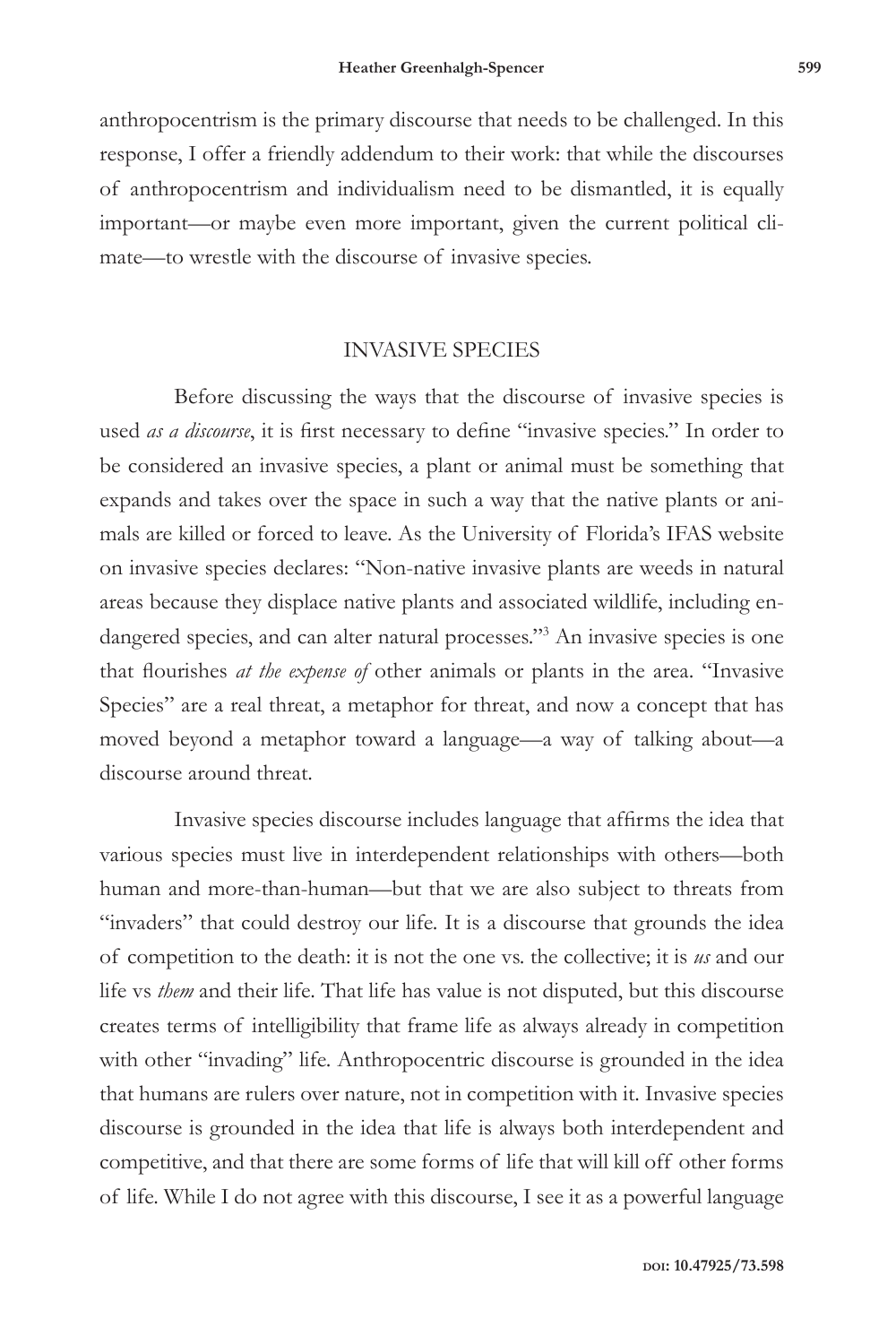that contours speech around our relationships with the environment.

## INVASIVE SPECIES DISCOURSE IN THE HANDS OF ECO-ADVOCATES

Many eco-advocates have used both the metaphor of invasive species and the discourse of invasive species in order to advocate for both an understanding of our symbiotic relationship with and connectedness to each other, the land, and the more-than-human, and an eradication of anything that threatens that eco-interconnectivity and health. Donna Haraway—a posthumanist scholar, biologist, and advocate for our relationship with the morethan-human—has argued for the need to make sure that we—humans—are not acting like an invasive species. Haraway gives the example of the acacia tree, that can sometimes live in symbiotic harmony with all plants and animals in its environment, but can also act as an invasive species that threatens waterways, plant life, and animal life.<sup>4</sup> She cautions that we, as humans, should not be the invasive species acacia tree. Haraway also draws on the writings of Ursula Le Guin, a prominent science fiction writer who advocates for ecological diversity, ecological protection, and environmental activism in her novels. One of Le Guin's most profound novels *The Word for World is Forest*, tells the story of a planet—Athshe—full of beings that live in harmony with nature. When humans come from Earth to invade the planet and exploit the natural resources of Athshe, the Athsheans are enslaved because they do not want to engage in violence against the people from Earth. The Athsheans finally revolt and kill all of the invaders. The Athsheans are able to once again live in harmony with their planet, but it has come at the cost of becoming violent. When eco-justice warriors use violence in support of the planet, they often deploy the invasive species discourse that suggests that, while we must learn to live in harmony with nature, it is permissible to use violence when natural life is threatened.<sup>5</sup>

### INVASIVE SPECIES DISCOURSE IN OTHER HANDS

The invasive species discourse has also been deployed and co-opted

**PHILOSOPHY OF EDUCATION 2017**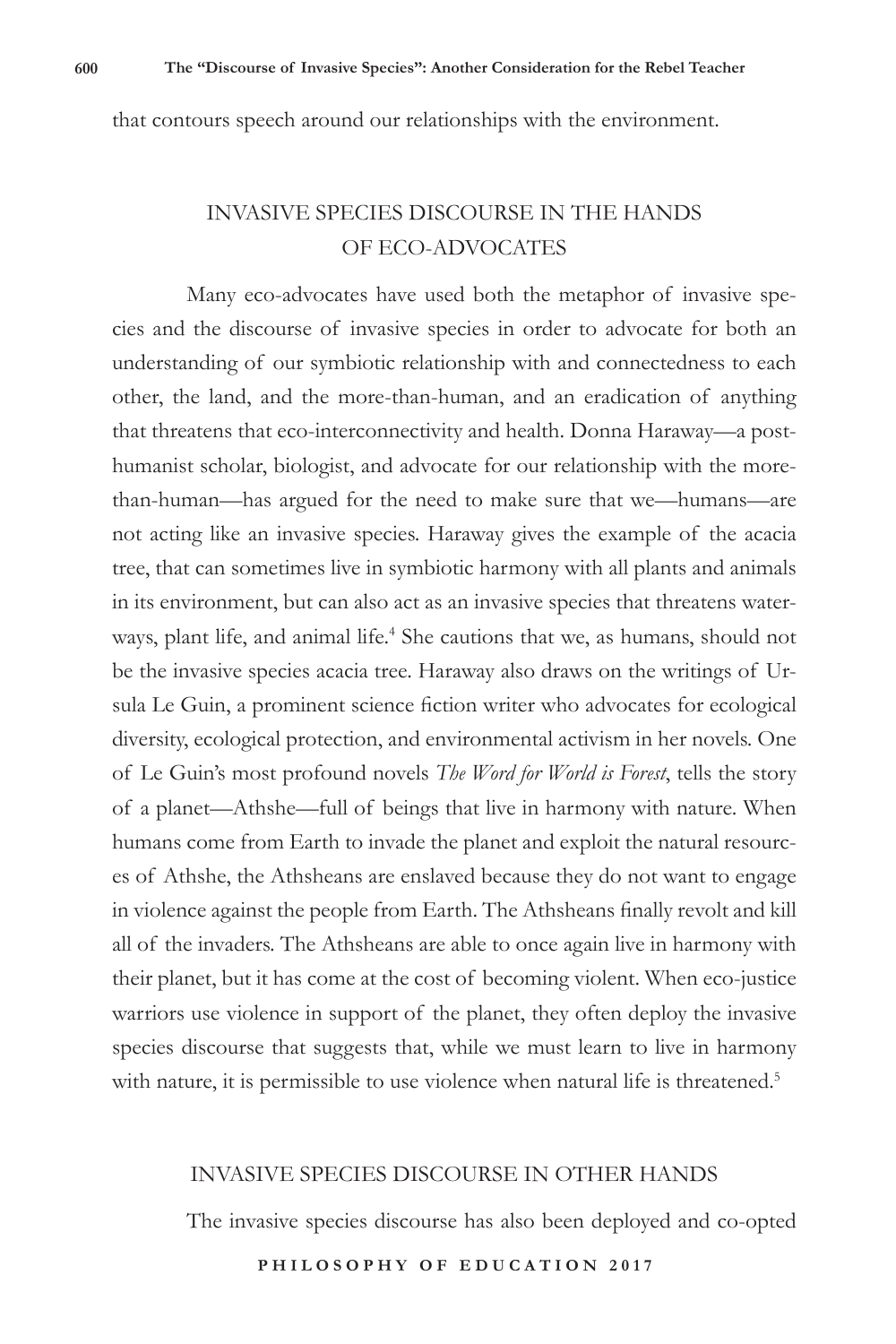in ways that push against ecological sustainability and environmental health. When rural townspeople in Oregon argued for the need to "boost logging and tap natural resources,"6 their argument was not based on the idea that the natural world is unimportant. Their argument was based around the idea that logging and natural resource mining had to continue in order for the rural towns to continue life. It was nature vs the life of the town; competition to the death. When townspeople in Garfield, Utah complained about the creation of the Grand Staircase-Escalante National Monument*,* it is not because they do not value animals, plant life, and nature, but because they see the protection of these lands by the federal government as a threat to their life. The town officials argued that:

> Restrictive federal land policies had "virtually eliminated historic social and economic stability," ... Families were fleeing in search of livable wages. Enrollment at Escalante High School had dropped by two-thirds in two decades. Worse yet, federal agencies had turned a blind eye to the county's struggle to promote health, safety and economic prosperity ... A top culprit, local officials insisted, was Grand Staircase-Escalante National Monument.<sup>7</sup>

These officials see the protection of wild spaces as a threat to their life. As they see it, they are being displaced by the invasive federal government that wants to protect land at the expense of the life of the town.

In Texas, there is a saying: "We take care of our own." This saying is both historically and currently deployed in ways that include both humans and the more-than-human. We take care of our land. We take care of our animals. We take care of our crops. We take care of our town. We take care of our people. It is a saying that calls into being some of the very same notions of life, freedom, and flourishing advocated by Blenkinsop *et al.* and by Camus. There is a recognition that people, land, plants, and animals are co-creative of each other and symbiotically related. There is a recognition that life is important and that care is needed. But there is also a sense of us vs them: we take care of *ours*, but not *yours,* not the *invasive*.